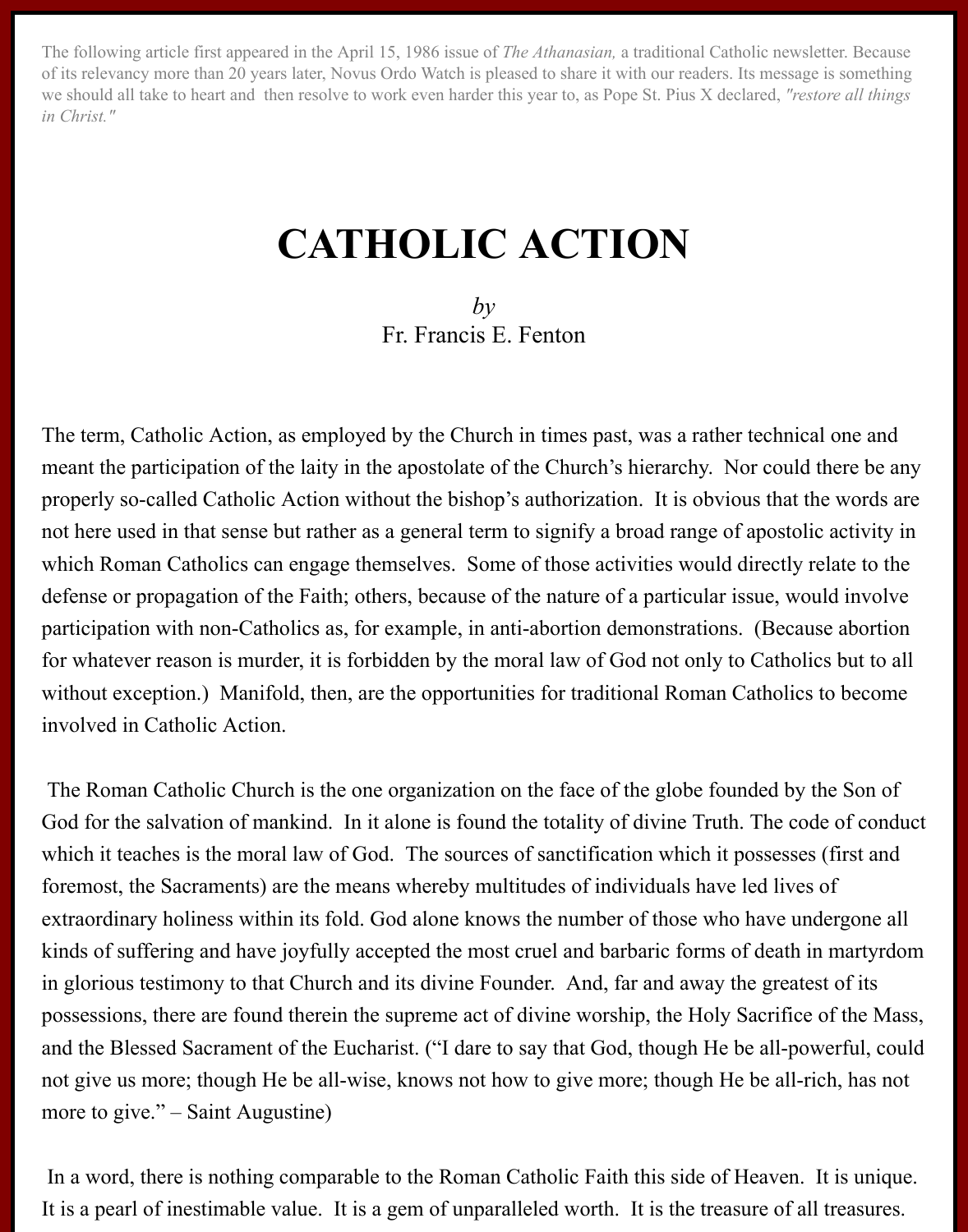Its greatness, its grandeur, its beauty, its nobility and, above all, its truth have, by the grace of God, led untold millions to become converts to it down through the Christian centuries. And those converts include some of the keenest intellects of their time. It was the famous author and convert to the Church, Robert Hugh Benson, who wrote: "The Catholic Church is supremely what she promises to be. She is the priceless pearl for which the greatest sacrifice is not too great."

 The thoughts expressed in the preceding two paragraphs have been stated numerous times in the pages of this newsletter. Nor would any traditional Roman Catholic disagree with them. Indeed, he could not for they are absolutely true. That being the case then, the living of the Faith in his daily life to the best of his ability should be the predominant concern of his life. And it is safe to say that the vast majority of such Catholics are men and women of prayer; they attend Mass as often as they reasonably can; they receive the Sacraments; they have an awareness of sin and make an honest effort to observe the Commandments of God and the Precepts of the Church. And they are concerned too about the spiritual and moral well-being and the living of the Faith of the members of their family and other loved ones. They are, in short, commendable, some even exemplary, traditional Catholics, are they not?

 No, they are not. Typical traditionalists, they certainly are. Commendable, exemplary, they certainly are not. How come? Because the traditional Catholics to whom I refer, however praiseworthy they may otherwise be, lack or, at least, fail to manifest a spirit of militancy in relation to the Faith. In other words, while they themselves are good, sincere, wholesome men and women, they fail in their obvious obligation – and it is an obligation – to be activists, apostolic, militant in the promotion and defense of the Faith. The typical traditional Roman Catholic lives the Faith himself but God forbid that he proclaim it "from the housetops" or even endeavor to promote it in one or another of numerous ways in which he could do so. Indeed, were it not for a small percentage of exceptions who are genuinely apostolic and truly dedicated traditional Catholics, one might almost think that traditional Catholicism was supposed to be a strictly personal, private affair, a sort of secret religion. So help me, that's the impression that may well be conveyed at times. When I tell people with whom I casually converse in my Mass circuit travels that I am a traditional Roman Catholic priest, they invariably ask in effect: What's that? The Conciliar Church media and the conservative "Catholic" publications do a masterful job, to be sure, in keeping genuine traditional Catholicism a practical nonentity but the generality of traditional Catholics bears a portion of the blame for this condition.

 As to what traditional Roman Catholics can do in the way of Catholic Action, well, a more or less complete list of such projects would be a lengthy one indeed. Nor is a detailed listing really needed since so many opportunities are self-evident and others can be found without much effort. Following, then, are a few suggestions for Catholic Action, some of them directly involving the defense or promotion of the Faith, others indirectly so.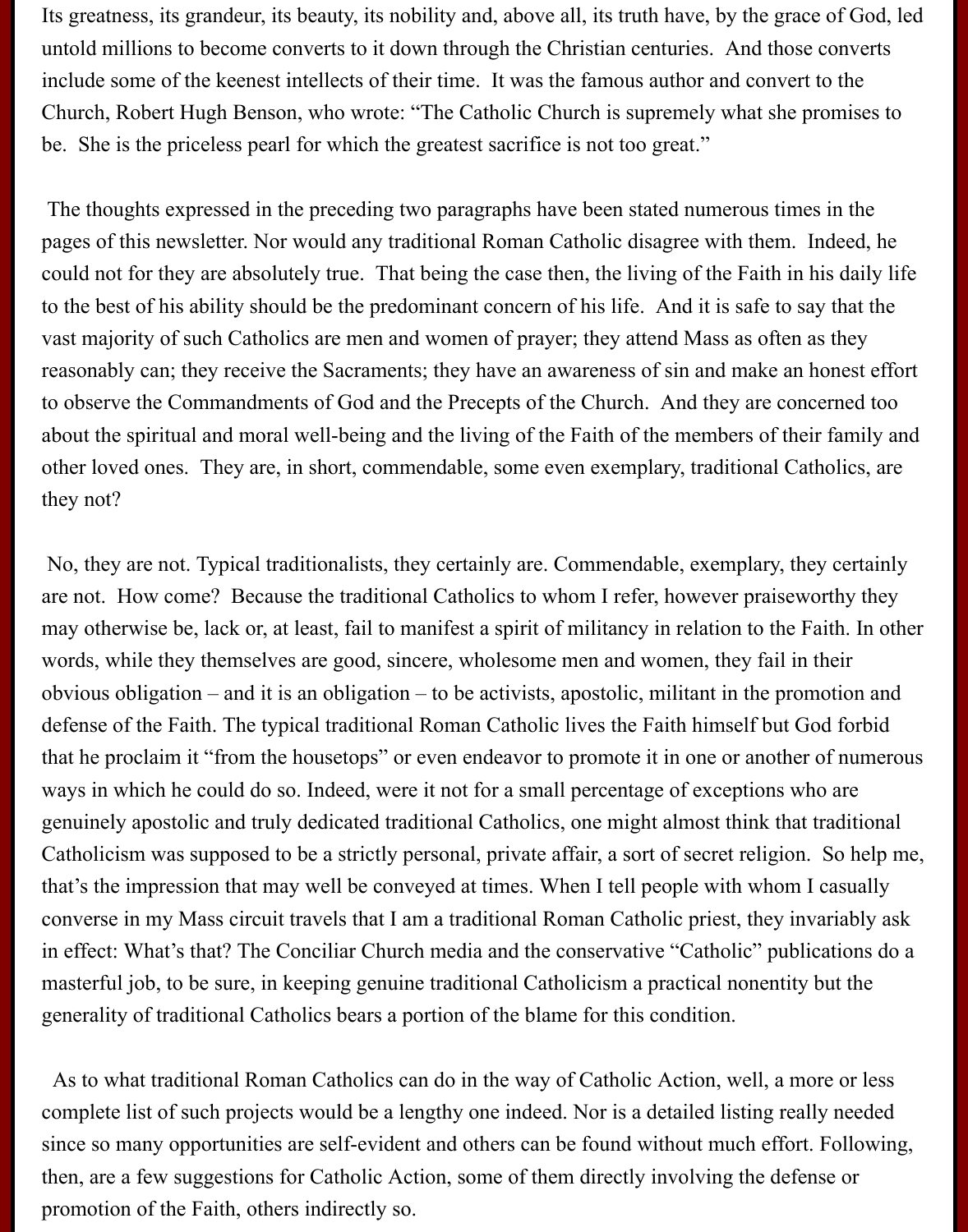- 1. Protesting in one or more ways (picketing, letters to the editor of the local paper, calling in to radio talk shows) abortion locations, pornographic bookstores, immoral motion pictures, etc.
- 2. Refusing to purchase any items or merchandise produced by companies or corporations which advertise their wares on morally objectionable and anti-God and anti-Catholic TV programs or in pornographic publications (there are scores of such companies and they produce hundreds of such items); refraining from trading in any stores which carry pornographic material; refraining too from purchasing any products coming from Communist countries, products which are all but certainly made by slave labor. In all of this results are far more likely to be forthcoming if those responsible (the owner or manager of the store, the president of the corporation) are informed of one's action and the reason for it. (Several chain stores around the country, for example, have removed objectionable literature as a consequence of persistent and widespread protest.)
- 3. Striving to inform others about traditional Catholicism (in contrast to the Conciliar Church), Freemasonry, Communism and so much else of vital importance.
- 4. Making every reasonable effort to explain and promote the Faith when there is the opportunity to do so (for example, instructing potential converts) and to defend it when it is attacked or misrepresented.
- 5. Taking advantage of the various opportunities which arise to be an influence and force for good and, in word and deed, to reflect favorably upon the Faith which we profess.
- 6. If and to the extent that circumstances permit, being active in civil and political affairs, especially those relating to religion and morality. (We may criticize to our heart's content the abhorrent moral condition of the country but, unless we try to do what we can to improve the situation, we are ourselves partially to blame for it. "It is better to light one candle than to curse the darkness.")

Such, then, are a few suggestions for Catholic Action. Dedicated, apostolic, militant action has not been a particularly distinguishing mark of traditional Catholicism to date – and that assuredly is an understatement. How to explain this I do not know. Only in the doctrinal and moral teachings of the Roman Catholic Church are found the answers to the spiritual and moral problems that plague our nation and the world – and the Roman Catholic Church today is traditional Catholicism. One would logically suppose, then, that traditional Roman Catholics would be burning with zeal and ablaze with enthusiasm to bring the glorious tidings of their divine Faith to their fellowmen and to make its influence felt as forcefully as possible upon the American scene. But where are they?

 The vast majority of traditional Roman Catholics have a tunnel vision with regard to the Faith, a selfcentered outlook, a provincial frame of mind which ill becomes a Roman Catholic at any time – and especially here and now when the remnant of the Church so desperately needs warriors, crusaders,